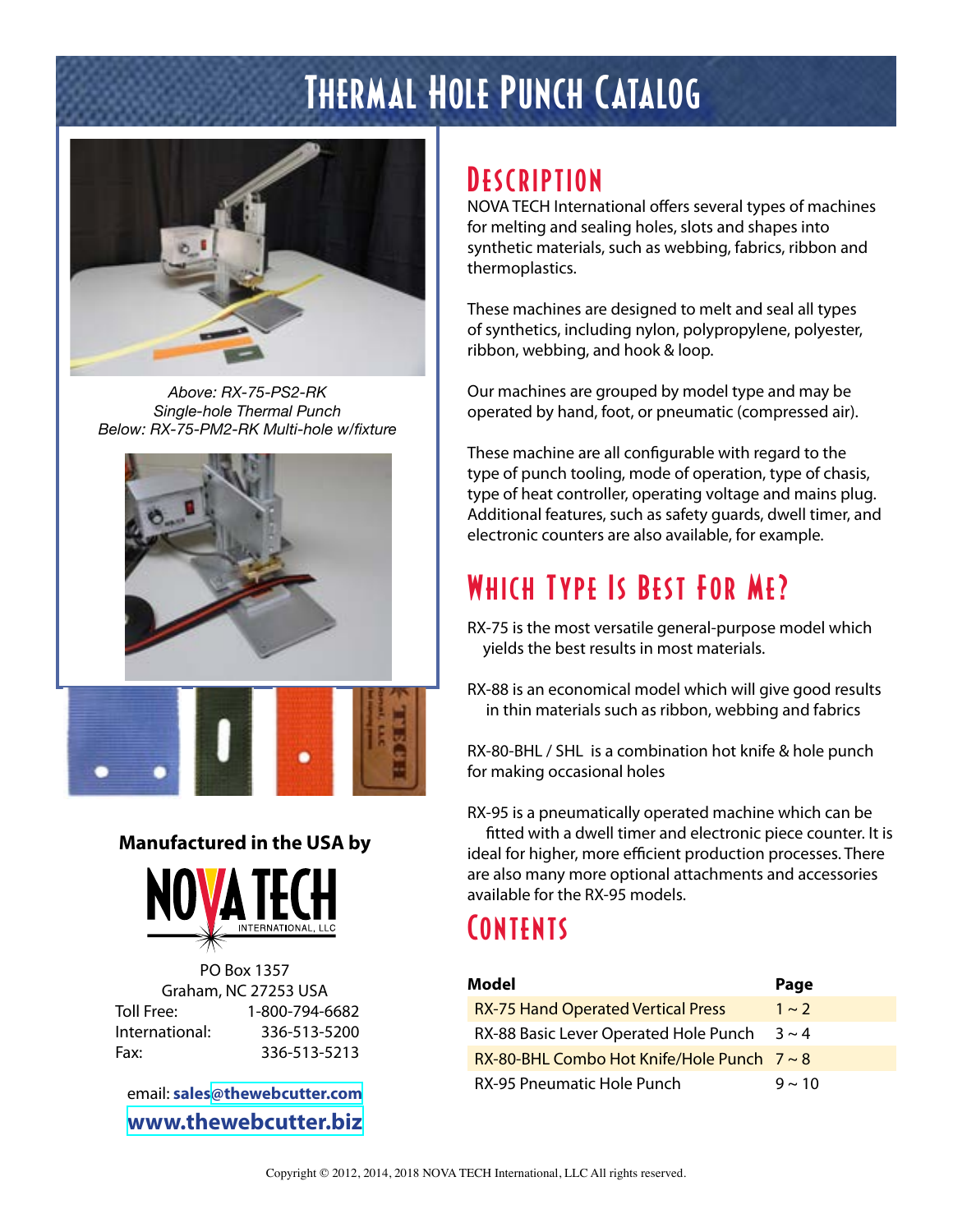## RX-75 Configurations & Options

#### **OTHER VERSIONS AVAILABLE**

There are many custom configurations of this popular thermal press. Below are just a few examples of some commonly requested models:

#### **RX-75-PN2-RK** *Thermal slotted hole punch, 120V* Choose from among several standard or custom made slot

punches.

**RX-75-PC3-RK** *Thermal cut and hole punch combo, 120V*

Cuts webbing, seals and melts holes simultaneously. For small working area only.

#### **RX-75-S33-RK** *Thermal embossing, 2" x 3", 120V*

Use this model to cut shaped ends into webbing up to 3" wide. Interchangeable stainless steel knife plate will last many years and provide clean shaped ends.

#### **RX-75-PS2-RK** *Thermal button-hole slitting, 120V*

Our model popular model. Melts and seals single holes into webbing and synthetic materials. Choose from many standards hole punch sizes. (2 are included)

Visit our website –**[www.thewebcutter.biz](http://www.thewebcutter.biz/rx75)** – to configure this model to your particular specifications.

#### Questions? Ready to place an order? Contact us today!



Toll Free: 1-800-794-6682 International: 336-513-5200 [F](http://www.thewebcutter.com)ax: 336-513-5213

#### **[sales@thewebcutter.com](mailto:sales%40thewebcutter.com?subject=Information%20request%3A%20RX-75)**

**Designed & Manufactured in the USA**

#### **TOOLING CONFIGURATIONS**

Change the 3-digit tooling code to the RX-75 to reconfigure this model to your requirements. Just a few examples are:

| Description                                                           | Code            |
|-----------------------------------------------------------------------|-----------------|
| Small one-piece brass shaped knife,<br>up to 1.5" (38mm) wide         | <b>B11</b>      |
| Slot punch (standard or custom)                                       | PN2             |
| Hole punch, single hole                                               | PS <sub>2</sub> |
| Interchangeable stainless steel<br>shaped knife, up to 3" (76mm) wide | S33             |
| Button-hole slitting knife, up to<br>$2.5$ " (38mm) long              | SV <sub>2</sub> |
| Magnesium embossing or<br>cutting die, 2" x 3" (50x76mm)              | M33             |

Additional Tooling Codes can be found on our website.

### **KNIFE & PUNCH SIZES**

Hot knives are available in several standard sizes. Standard knives are **5" (128mm)**, **8" (200mm)**, **10" (254mm)** and **16" (400mm)**. Custom knife shapes and lengths are also available.

Round hole punches have a working length of 1/2" (12.8mm) and are available in standard diameters of 1/8" (3.2mm) through 1/2" (12.8mm) in increments of 1/32". Larger sizes are also available as are custom and metric sizes. Some common sized slot punches are stocked or can also be made to order as needed.

#### **THERMAL CONTROLLER**

Three types of controllers are available for use on the RX-75:

- **Universal (type R)** is used for operating loads up to 600W.
- **Heavy duty analog (type H)** is used for heavy-duty thermal loads to 1500W
- **Digital/PID controller (type D)** is used when fine temperature control and/or higher heating load is required. This includes a type K thermocouple.

#### **INTERNATIONAL / 230V MAINS**

This model can be equipped to operate on 120V 60Hz or 230V 50Hz for use in any country and will be fitted with appropriate mains plug. **Plug codes A - L determine plug type and mains voltage.**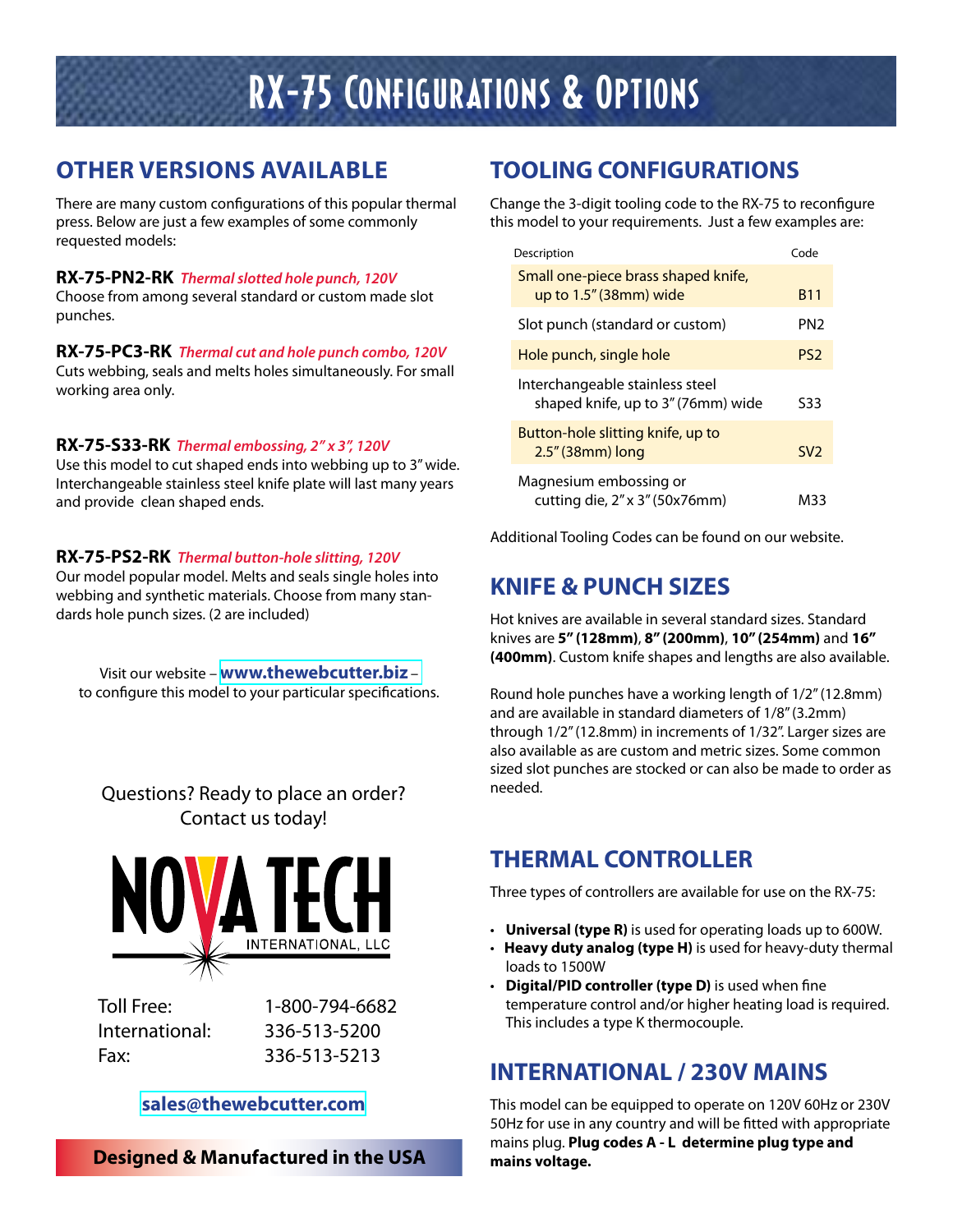# RX-88 The Webcutter Hot Hole Punch & Press



*Model shown: RX-88-PS2-RK Hot Single-hole Punch with Analog Heat Control, 120V (see custom configurations on next page)*



#### **Manufactured in the USA by**



PO Box 1357 Graham, NC 27253 USA Toll Free: 1-800-794-6682 International: 336-513-5200 Fax: 336-513-5213

email:**sale[s@thewebcutter.com](mailto:sales%40thewebcutter.com?subject=Information%20request%3A%20RX-88) [www.thewebcutter.biz](http://www.thewebcutter.biz)**

### **DESCRIPTION**

The RX-88 is a general purpose and configurable Hot Hole Punch which can be used to melt holes, slots or shapes into lightweight webbing and ribbon, or for burning leather or wood. Combination cutting and punching tools can also be supplied.

To operate, position the work under the heated tool and pull the handle down.

Will melt and seal all types of synthetics, including lightweight nylon & polyester; polypropylene, ribbon, light webbing, and hook & loop.

### Standard Features

- Rugged yet attractive anodized aluminum frame is strong and light-weight
- Configurable design
- Adjustable edge guides for precise work alignment
- Operating temperature may reach 900° F (480°C)
- Fused and grounded for electrical safety
- Lighted power switch when power is on
- Also available in 230V with power plug for any country
- Standard punch collets from 1/8" to 1/2" dia.
- Large punch collets are also available

Basic hole punch model includes two standard collets for punching holes. Additional and custom tooling is available upon request.

*See back for additional tooling options.*

## General Specifications

| <b>Std. Power Supply</b>   | 120VAC, up to 400W max. |
|----------------------------|-------------------------|
| <b>Throat Opening</b>      | 10" (250mm)             |
| <b>Working Temperature</b> | up to 900° F (480°C)    |
| <b>Base Dimensions</b>     | $6'' \times 12''$       |
|                            | $(150mm \times 305mm)$  |
| Overall                    | 9"W x 22"H x 15"D       |
|                            | (23cm x 56cm x 38cm)    |
| Net Weight                 | 7 lbs. (3.5 kg)         |
| <b>Gross Weight:</b>       | 8 lbs. (3.8 kg)         |

*(specifications vary by model and are subject to change without notice)*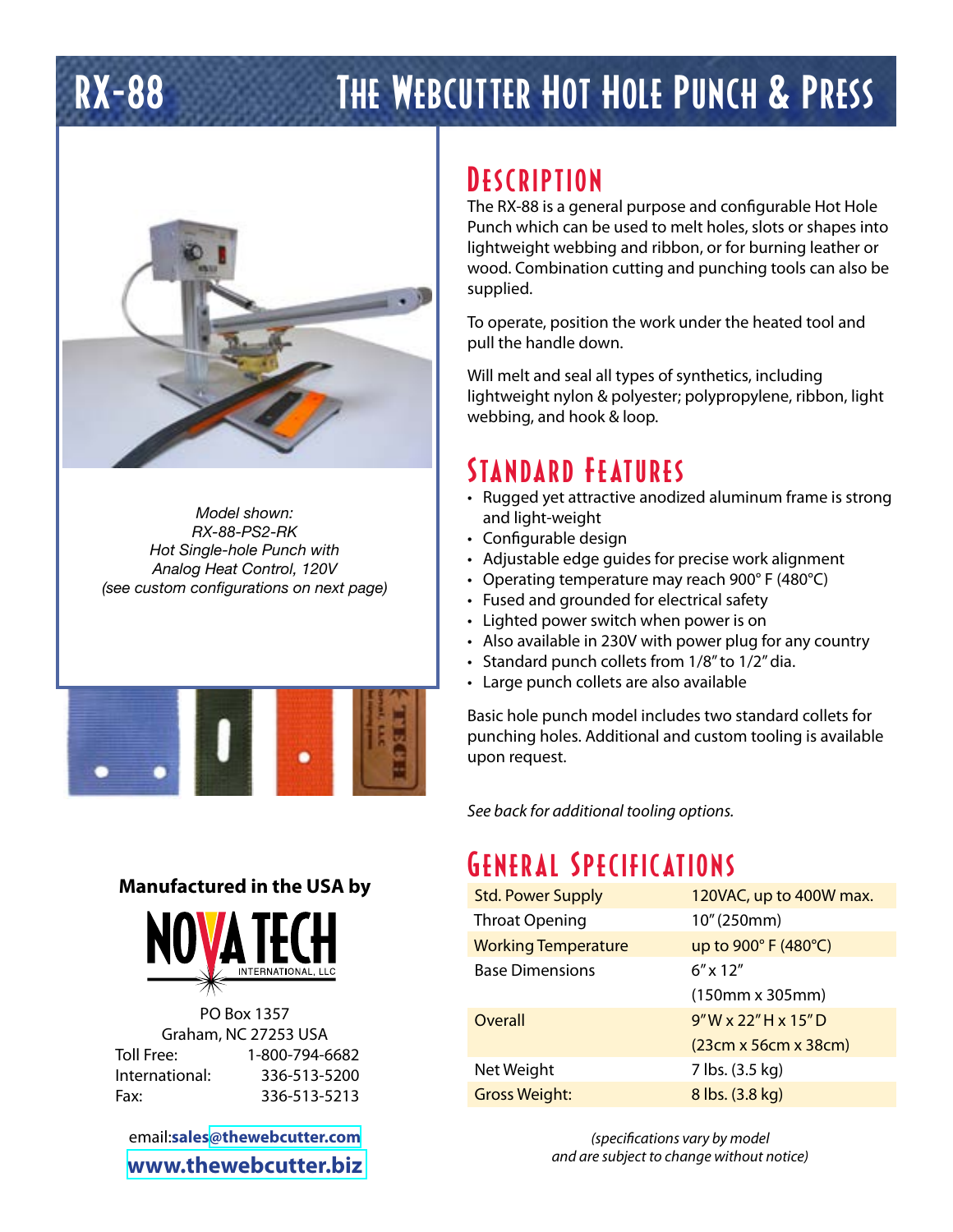## RX-88 Configurations & Options

#### **OTHER VERSIONS AVAILABLE**

There are many custom configurations of this popular Hot Hole Punch model. Below are just a few examples of some commonly requested models:

#### **RX-88-PS2-RK** *Thermal slotted hole punch, 120V*

Choose from among several standard or custom made round hole punches.

**RX-88-PM2-RK** *Thermal cut and hole punch combo, 120V*

Cut, seal and melt 2 or 3 holes into webbing simultaneously up to 2" apart (For widely spaced multiple holes, see model RX-95).

#### **RX-88-PC3-RK** *Thermal embossing, 2" x 3", 120V*

Cut, seal and punch holes simultaneously with this versatile model. Working area up to 2" x 3" for webbing and synthetics fabrics.

#### **RX-88-SV2-RK** *Thermal button-hole slitting, 120V*

Make small sealed slits (button-holes) into thin fabric or ribbon, or melt through multiple layers of webbing, fleece or vinyl, etc.

Visit our website –**[www.thewebcutter.biz](http://www.thewebcutter.biz/rx75)** – to configure this model to your particular specifications.

#### Questions? Ready to place an order? Contact us today!



Toll Free: 1-800-794-6682 International: 336-513-5200 [F](http://www.thewebcutter.com)ax: 336-513-5213

#### **[sales@thewebcutter.com](mailto:sales%40thewebcutter.com?subject=Information%20request%3A%20RX-88)**

**Designed & Manufactured in the USA**

#### **TOOLING CONFIGURATIONS**

Change the 3-digit tooling code to the RX-88 to reconfigure this model to your requirements. Just a few examples are:

| Description                                                           | Code            |
|-----------------------------------------------------------------------|-----------------|
| Mulitple holes over 3" (76mm) length                                  | PM <sub>3</sub> |
| Slot punch (custom or standard)                                       | PN <sub>2</sub> |
| Hole punch, large single hole up to<br>2" (51mm) diameter             | P32             |
| Button-hole slitting knife, up to<br>$2.5''$ (64mm) long              | SV <sub>2</sub> |
| Magnesium embossing or<br>shaped cutting die, 1" x 2.5" (25x64mm) M22 |                 |
| Magnesium embossing or<br>shaped cutting die, 3" x 4" (76x100mm)      | M44             |

Additional Tooling Codes can be found on our website.

#### **KNIFE & PUNCH SIZES**

This RX-88 Hole Punch can be converted into a Hot Knife by exchanging the punch assembly with a knife assembly. Several types of 5" knives can be supplied and fitted to this model. Knives larger than 5" must be mounted on the RX-84 Long-Arm base frame.

Standard round hole punch collets have a working length of **1/2" (12.8mm)** and are available in standard diameters of 1/8" (3.2mm) through 1/2" (12.8mm) in increments of 1/32." Larger sizes are also available as are custom and metric sizes. Some common sized slot punches are stocked and can also be made to order as needed.

#### **THERMAL CONTROLLER**

Three types of controllers are available for use on the RX-88:

- **Universal (type R)** is used for operating loads up to 600W.
- **Heavy duty analog (type H)** is used for heavy-duty thermal loads to 1500W
- **Digital/PID controller (type D)** is used when fine temperature control and/or higher heating load is required. This includes a type K thermocouple.

#### **INTERNATIONAL / 230V MAINS**

This model can be equipped to operate on 120V 60Hz or 230V 50Hz for use in any country and will be fitted with appropriate mains plug. **Plug codes A - L determine plug and mains voltage.**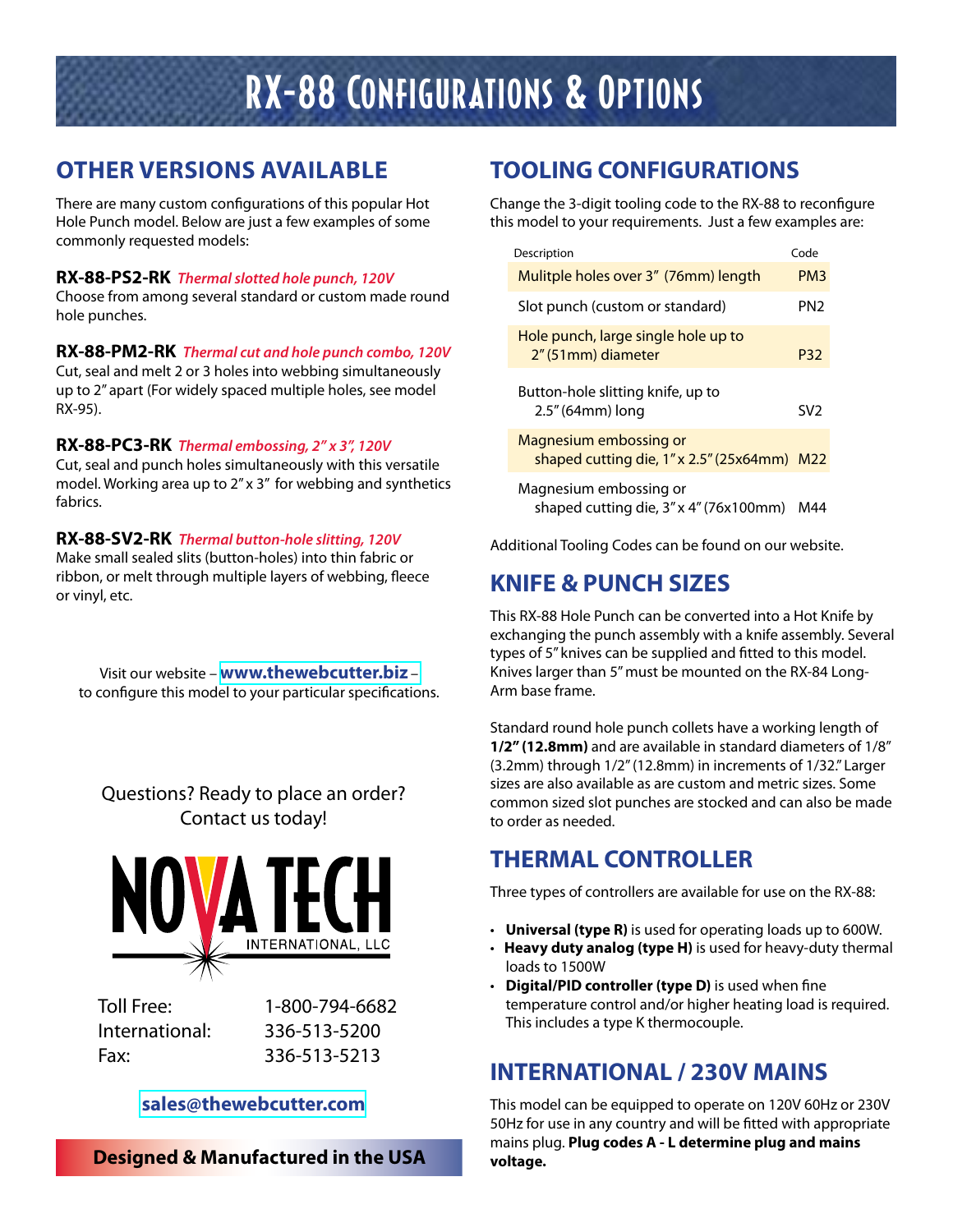# RX-80-BHL The Webcutter Hot Knife & Hole Punch



*Model shown: RX-80-BHL-RK 4" (110mm) Brass Hot knife with interchangeable Punch Collet (see custom configurations on back)*



#### **Manufactured in the USA by**



PO Box 1357 Graham, NC 27253 USA Toll Free: 1-800-794-6682 International: 336-513-5200 Fax: 336-513-5213

email: **[sales@thewebcutter.com](mailto:sales%40thewebcutter.com?subject=Information%20request%3A%20RX-80-BHL) [www.thewebcutter.biz](http:/www.thewebcutter.biz/bhl-shl)**

### **DESCRIPTION**

The RX-80-BHL is a unique combination industrial Hot Knife and Single Hole Punch that will cut and seal woven and kntted synthetic materials to prevent fraying. The knife can be fitted with an interchangeable standard punch collet for melting holes from 1/8" (3.2mm) to 1/2" (12.8mm) dia.

To operate, position the work under the heated tool and pull the handle down.

Will melt and seal all types of synthetics, including nylon, polypropylene, polyester, ribbon, webbing, and hook & loop.

### Standard Features

- Rugged yet attractive anodized aluminum frame is strong and light-weight
- One-piece knife with fixture for a single hole punch collet
- Basic heat controller and 120V power plug
- Operating temperature to 900° F (480°C)
- Fused and grounded for electrical safety
- Power lamp indicates when the power is on
- Available in 230V with power plug for any country

Additional and custom tooling is available upon request.

#### Standard Accessories

Includes 1 (one) standard punch collet - 1/8" (3.2mm) to 1/2" (12.8mm) diameter.

*See next page for additional tooling options.*

## General Specifications

| <b>Basic Heat Control</b>  | 120VAC, up to 600W max. |
|----------------------------|-------------------------|
| <b>Throat Opening</b>      | 10" (250mm)             |
| <b>Working Temperature</b> | up to 900° F (480°C)    |
| <b>Base Dimensions</b>     | $6'' \times 12''$       |
|                            | $(150mm \times 305mm)$  |
| Overall                    | $9"$ W x 22" H x 15" D  |
|                            | (23cm x 56cm x 38cm)    |
| Net Weight                 | 10 lbs. (4.5 kg)        |
| <b>Gross Weight:</b>       | 13 lbs. (5.9 kg)        |

*(specifications vary by model and are subject to change without notice)*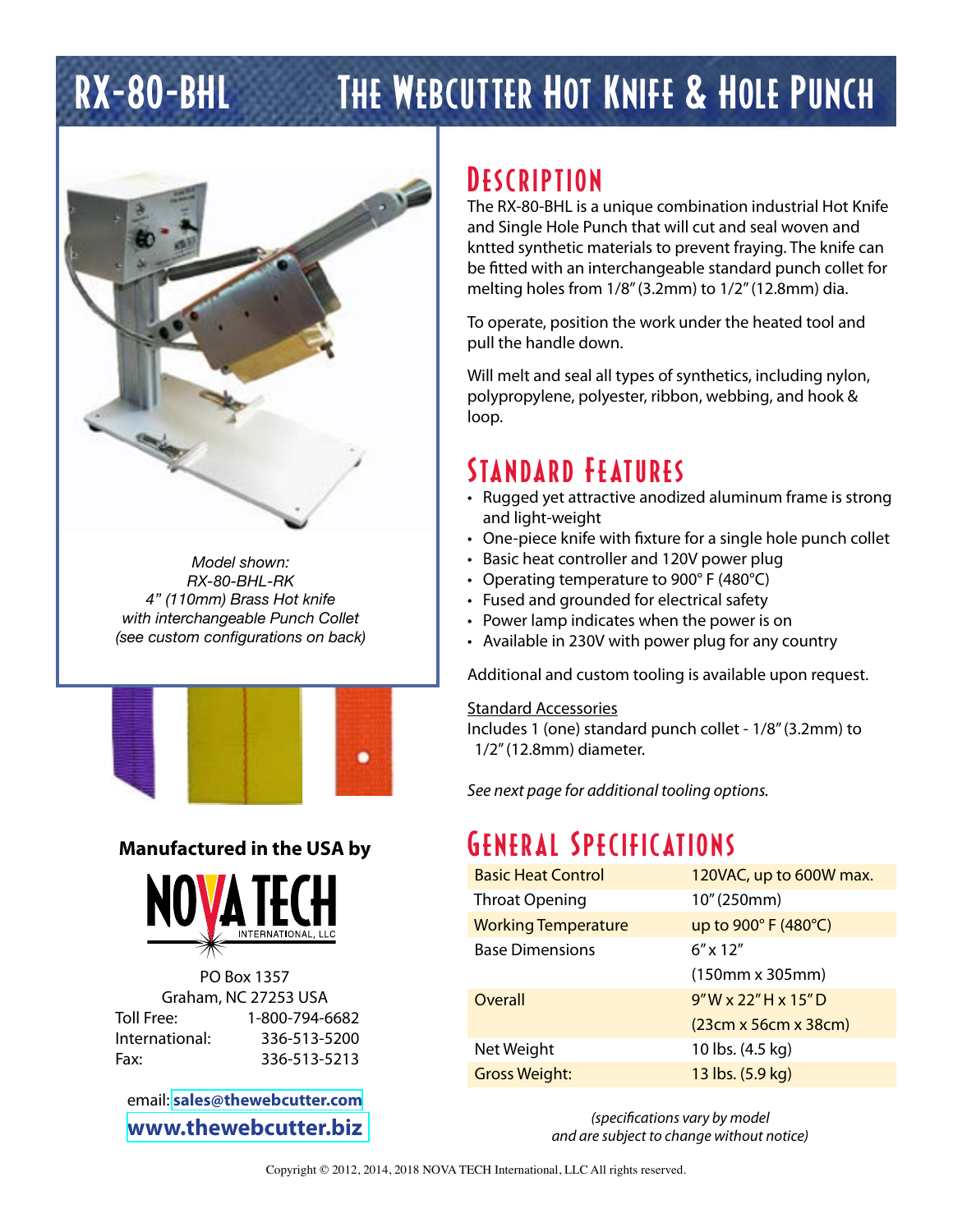## RX-80-BHL Configurations & Options

### **OTHER VERSIONS AVAILABLE**

There are several custom configurations of this popular combination Hot Knife & Hole Punch. Below are just a few examples of some commonly requested models:

**RX-80-BHL-RK** *Brass hot knife & hole punch combo, 120V* 110mm brass hot knife and single hole punch device for standard punch collets.

**RX-80-SHL-RK** *SS hot knife & hole punch combo, 120V* 110mm stainless steel hot knife and single hole punch device for standard punch collets.

**RX-84-BHM-RK\*** *Brass long hot knife/hole punch, 120V* 160mm brass hot knife and single hole punch device for standard punch and large collets up to 1.5" (38mm) dia.

#### **RX-84-SHM-RK\*** *SS long hot knife/hole punch, 120V*

160mm stainless steel hot knife and single hole punch device for standard punch and large collets up to 1.5" (38mm) dia.

\*Note: RX-84-BHL and RX-84-SHL models are fitted to the Long-arm frame base.

Visit our website –**[www.thewebcutter.biz](http://www.thewebcutter.biz/bhl-shl)** – to configure this model to your particular specifications.

Questions? Ready to place an order? Contact us today!



Toll Free: 1-800-794-6682 Fax: 336-513-5213

International: 336-513-5200

#### **sales[@thewebcutter.com](mailto:sales%40thewebcutter.com?subject=Information%20request%3A%20RX-80-BHL)**

**Designed & Manufactured in the USA**

#### **TOOLING CONFIGURATIONS**

Change the 3-digit tooling code of the RX-80 or RX-84 to reconfigure this model to your requirements. Just a few examples are:

| Description                                                       | Code       |
|-------------------------------------------------------------------|------------|
| 110mm brass hot knife w/single punch                              | BHI.       |
| 110mm ss hot knife w/single punch                                 | SHL.       |
| 160mm brass hot knife with single punch<br>up to 1.5" (38mm) dia. | <b>RHM</b> |
| 160mm ss hot knife with single punch<br>up to 1.5" (38mm) dia.    | кнм        |

Additional Tooling Codes can be found on our website.

#### **KNIFE & PUNCH SIZES**

Hot knives are available in several standard sizes. Standard knives are **5" (128mm)**, **8" (200mm)**, **10" (254mm)** and **16" (400mm)**. Custom knife shapes and lengths are also available.

Round hole punches have a working length of **1/2" (12.8mm)**  and are available in standard diameters of **1/8" (3.2mm) through 1/2" (12.8mm) in increments of 1/32"**. Larger sizes are also available as are custom and metric sizes. Some common sized slot punches are stocked and can also be made to order as needed.

#### **THERMAL CONTROLLER**

Three types of controllers are available for use on the RX-75:

- **Universal (type R)** is used for operating loads up to 600W.
- **Heavy duty analog (type H)** is used for heavy-duty thermal loads to 1500W
- **Digital/PID controller (type D)** is used when fine temperature control and/or higher heating load is required. This includes a type K thermocouple.

#### **INTERNATIONAL / 230V MAINS**

This model can be equipped to operate on 120V 60Hz or 230V 50Hz for use in any country and will be fitted with appropriate mains plug. **Plug codes A - L determine plug type and voltage mains.**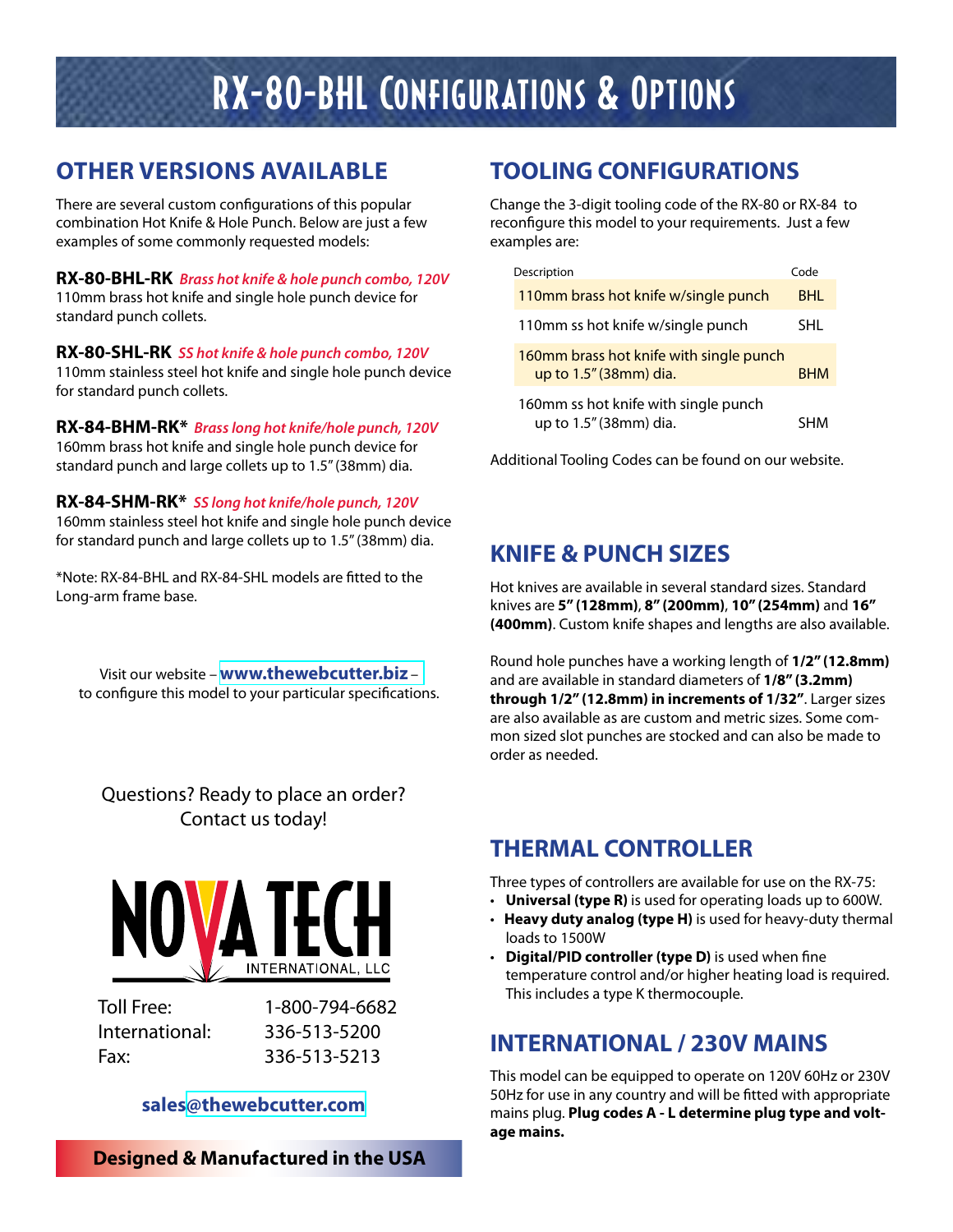# RX-95 The Webcutter Pneumatic Hot Hole Punch



*Model shown: RX-95-PS2-RK Single Hole Punch with basic controller (shown with optional Slug-Tray below)*





#### **Manufactured in the USA by**



PO Box 1357 Graham, NC 27253 USA Toll Free: 1-800-794-6682 International: 336-513-5200 Fax: 336-513-5213

email:**[sales@thewebcutter.com](mailto:sales%40thewebcutter.com?subject=Information%20request%3A%20RX-95) [www.thewebcutter.biz](http://www.thewebcutter.biz/rx95)**

## **DESCRIPTION**

The RX-95 is a general purpose and configurable Pneumatic Thermal Press and Hole Punch which can be used to melt holes, slots or shapes, for burning leather, cutting ribbon, or may be fitted with most any thermal tooling suitable for use on a vertically operated pneumatic press.

To operate, position the work under the heated tooling and step on the foot pedal.

Will melt and seal holes in all types of synthetics, including nylon, polypropylene, polyester, ribbon, webbing, and hook & loop.

## Standard Features

- Rugged yet attractive aluminum frame is strong and light-weight
- Basic heat controller (type R) and 120V power plug
- Pneumatic or Electric foot pedal (depending on controller)
- Operating temperature may reach 900° F (480°C)
- Fused and grounded for electrical safety
- Lighted power switch indicates when the power is on
- Available in 230V version with power plug for any country
- Available with automatic dwell timer controller (type T)

Includes tooling for punching holes OR punching slots. Additional and custom tooling is available upon request.

*See next page for additional tooling options.*

## General Specifications

| <b>Std. Power Supply</b>   | 120VAC, up to 600W max. |
|----------------------------|-------------------------|
| <b>Throat Opening</b>      | 6''(150mm)              |
| <b>Working Temperature</b> | up to 900° F (480°C)    |
| <b>Base Dimensions</b>     | $6'' \times 12''$       |
|                            | $(150mm \times 305mm)$  |
| Overall                    | $9''$ W x 12"H x 15"D   |
|                            | (23cm x 31cm x 38cm)    |
| Net Weight                 | 15 lbs. (6.8 kg)        |
| <b>Gross Weight:</b>       | 20 lbs. (9 kg)          |

*(specifications vary by model and are subject to change without notice)* Copyright © 2012, 2014, 2018 NOVA TECH International, LLC All rights reserved.